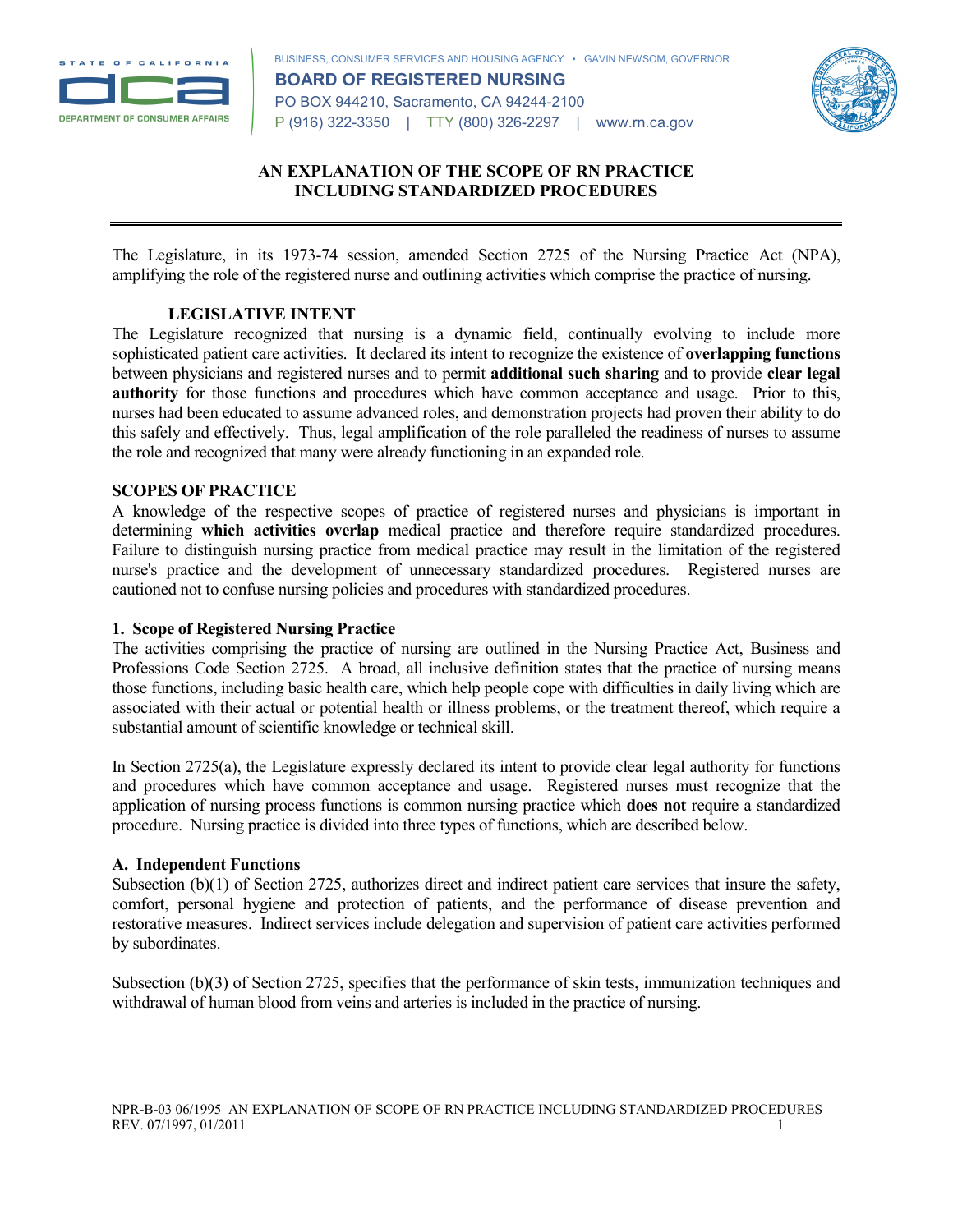Subsection (b)(4) of Section 2725, authorizes observation of signs and symptoms of illness, reactions to treatment, general behavior, or general physical condition and determination of whether these exhibit abnormal characteristics; and based on this determination, the implementation of appropriate reporting or referral, or the initiation of emergency procedures. These independent nursing functions have long been an important focus of nursing education, and an implied responsibility of the registered nurse.

## **B. Dependent Functions**

Subsection (b)(2) of Section 2725, authorizes direct and indirect patient care services, including, but not limited to, the administration of medications and therapeutic agents necessary to implement a treatment, disease prevention, or rehabilitative regimen ordered by and within the scope of licensure of a physician, dentist, podiatrist or clinical psychologist.

### **C. Interdependent Functions**

Subsection (b)(4) of Section 2725, authorizes the nurse to implement appropriate standardized procedures or changes in treatment regimen in accordance with standardized procedures after observing signs and symptoms of illness, reactions to treatment, general behavior, or general physical condition, and determining that these exhibit abnormal characteristics. These activities overlap the practice of medicine and may require adherence to a standardized procedure when it is the nurse who determines that they are to be undertaken.

### **2. Scope of Medical Practice**

The Medical Practice Act authorizes physicians **to diagnose** mental and physical conditions, **to use drugs in or** upon human beings, **to sever or penetrate the tissues** of human beings and **to use other methods** in the treatment of diseases, injuries, deformities or other physical or mental conditions. As a general guide, the performance of any of these by a registered nurse requires a standardized procedure; however, activities within each of these categories have already become common nursing practice and therefore do not require standardized procedures; for example, the administration of medication by injection requires penetration of human tissue, and registered nurses have performed this function through the years.

In Section 2725(a), the Legislature referred to the dynamic quality of the nursing profession. This means, among other things, that some functions which today are considered medical practice will become common nursing practice and no longer require standardized procedures. Examples of medical functions which have evolved into common nursing functions are the measurement of cardiac output pressures, and the insertion of PICC lines.

### **STANDARDIZED PROCEDURES FOR MEDICAL FUNCTIONS**

The means designated to authorize performance of a medical function by a registered nurse is a standardized procedure developed through collaboration among registered nurses, physicians and administrators in the **organized health care system** in which it is to be used. Because of this interdisciplinary collaboration, there is accountability on several levels for the activities to be performed by the registered nurse. Section 2725(a) defines "organized health care systems" to include, but are not limited to, licensed health facilities, clinics, home health agencies, physicians' offices, and public or community health services.

### **GUIDELINES FOR DEVELOPING STANDARDIZED PROCEDURES**

Standardized procedures are **not subject to prior approval** by the boards that regulate nursing and medicine; however, they must be developed according to the following guidelines which were jointly promulgated by the Board of Registered Nursing and the Medical Board of California. (Board of Registered Nursing, Title 16, California Code of Regulations (CCR) section 1474; Medical Board of California, Title 16, CCR Section 1379.)

(a) Standardized procedures shall include a written description of the method used in developing and approving them and any revision thereof.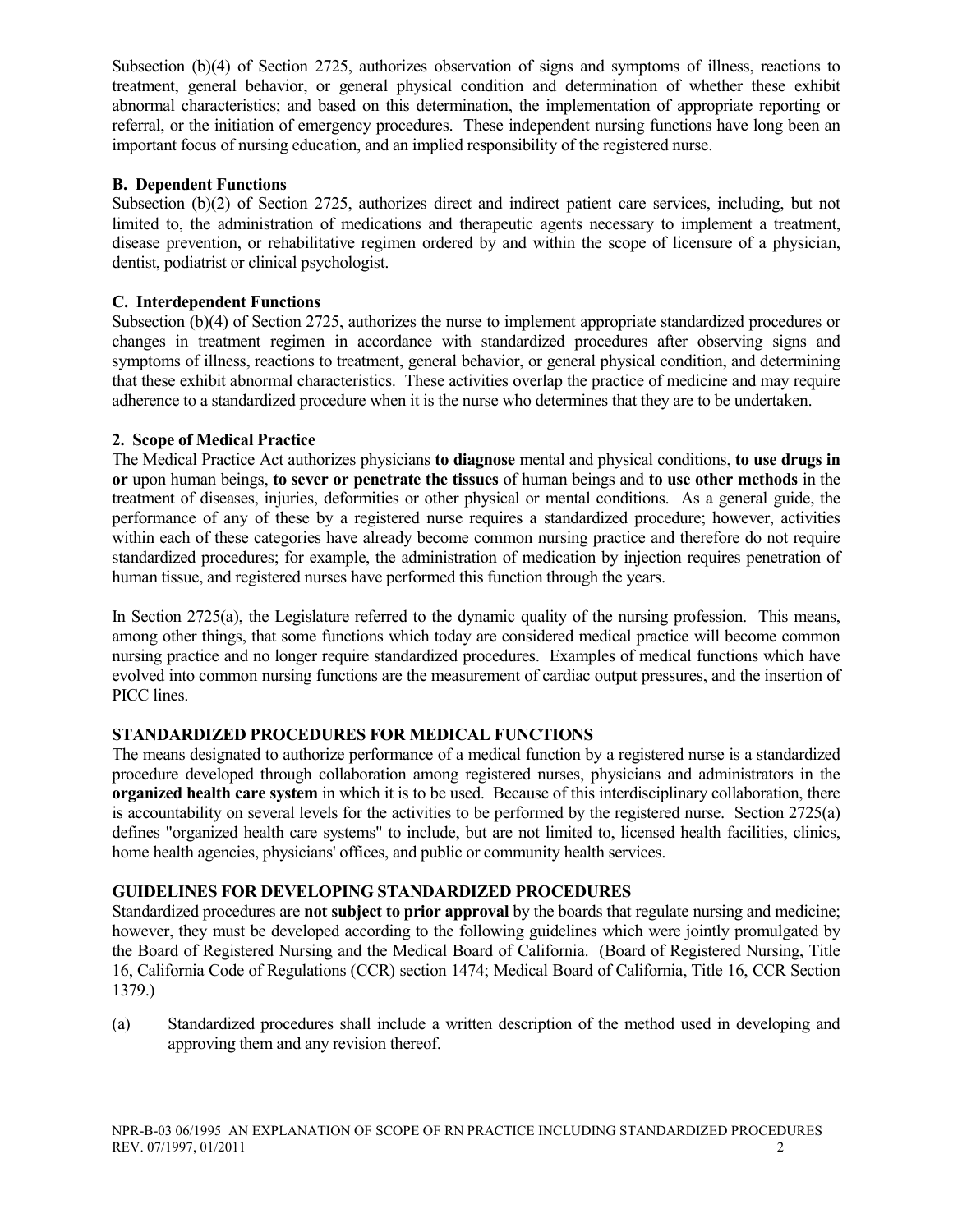- (b) Each standardized procedure shall:
	- (1) **Be in writing, dated and signed by the organized health care system** personnel authorized to approve it.
	- (2) Specify **which standardized procedure functions** registered nurses may perform and under what circumstances.
	- (3) State any specific **requirements which are to be followed** by registered nurses in performing particular standardized procedure functions.
	- (4) Specify any **experience, training and/or education** requirements for performance of standardized procedure functions.
	- (5) Establish a method for initial and continuing **evaluation** of the competence of those registered nurses authorized to perform standardized procedure functions.
	- (6) Provide for a method of maintaining a written record of those **persons authorized to perform** standardized procedure functions.
	- (7) Specify the scope of **supervision** required for performance of standardized procedure functions, for example, telephone contact with the physician.
	- (8) Set forth any specialized circumstances under which the registered nurse is to immediately **communicate with a patient's physician** concerning the patient's condition.
	- (9) State the limitations on **settings**, if any, in which standardized procedure functions may be performed.
	- (10) Specify patient **record-keeping** requirements.
	- (11) Provide for a method of **periodic review** of the standardized procedures.

An additional safeguard for the consumer is provided by steps four and five of the guidelines which, together, form a **requirement that the nurse be currently capable** to perform the procedure. The registered nurse who undertakes a procedure without the competence to do so is grossly negligent and subject to discipline by the Board of Registered Nursing.

### **SUMMARY OF RN FUNCTIONS UNDER STANDARDIZED PROCEDURES**

Registered nursing functions under standardized procedures may be summarized as follows:

| WHO:   | the registered nurse                                                                                                               |
|--------|------------------------------------------------------------------------------------------------------------------------------------|
| WHAT:  | may perform a medical function beyond the usual scope of RN practice                                                               |
| HOW:   | in accord with a written standardized procedure developed by nursing, medicine and<br>administration                               |
| WHERE: | in an organized health care system                                                                                                 |
| WHEN:  | after the RN has been evaluated and approved as having met the education and experience<br>requirements specified in the procedure |

WHY: because the standardized procedure authorizes the RN to exceed the usual scope of RN practice